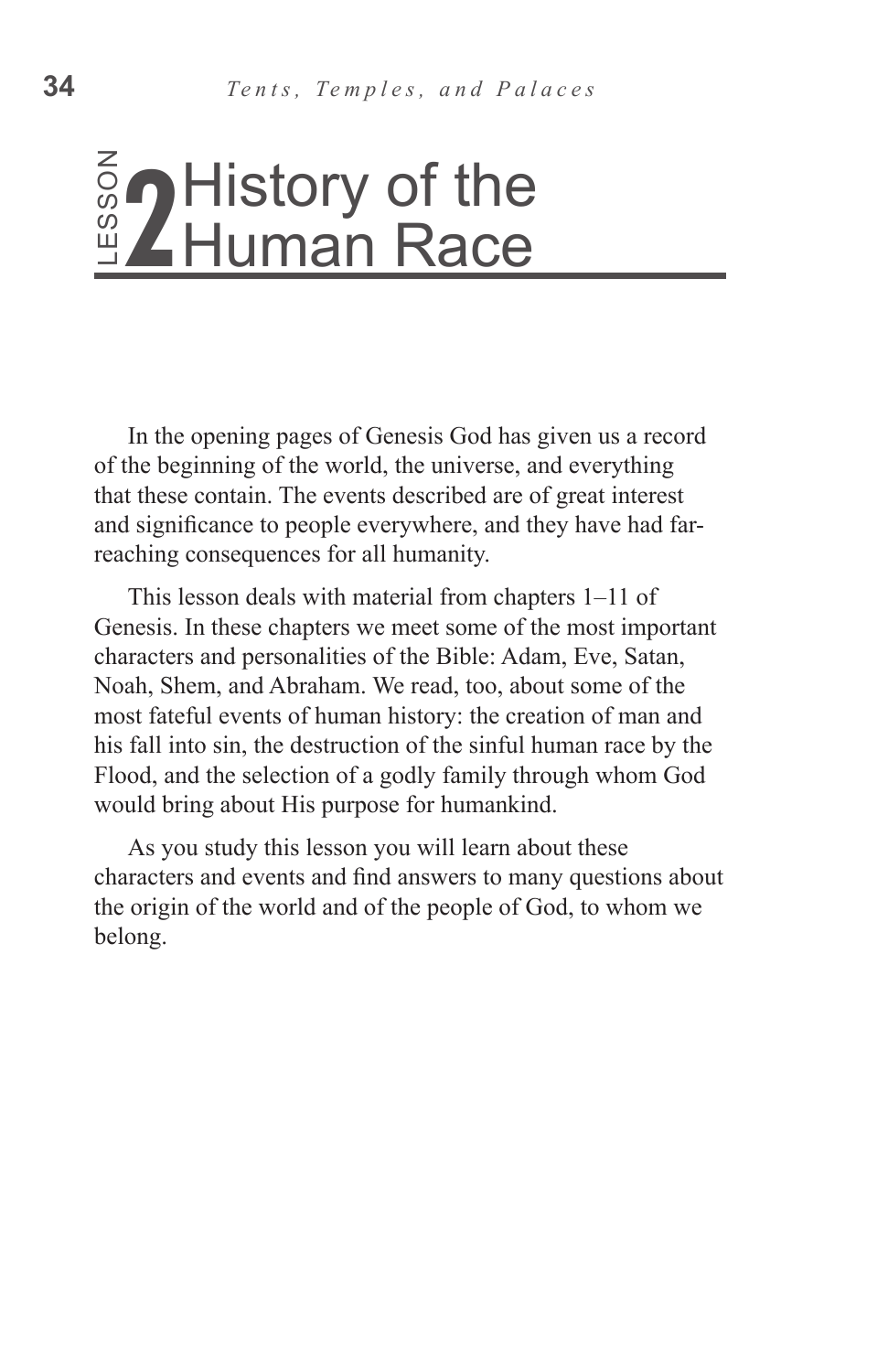## *lesson outline*

Beginnings in Genesis The Great Human Tragedy

## *lesson objectives*

When you finish this lesson you should be able to:

- Tell of various beginnings described in Genesis.
- Identify truths concerning the revelation of God shown in Genesis.
- Describe God's original purpose for humanity.
- Discuss the impact of the Fall.
- State the spiritual lessons seen in the lives of Cain, Abel, and Seth.
- Indicate truths concerning the Flood.
- Identify facts associated with the settlement of Noah's descendants.

## *learning activities*

- 1. Read Genesis 1–11 in your Bible.
- 2. Study each part of the lesson development, answering the questions and checking your answers. Be sure to pay special attention to the maps and diagrams given. Take the self-test and check your answers.

#### *key words*

| altar        |  |
|--------------|--|
| civilization |  |
| covenant     |  |

crucial origin fertile crescent redemption geographical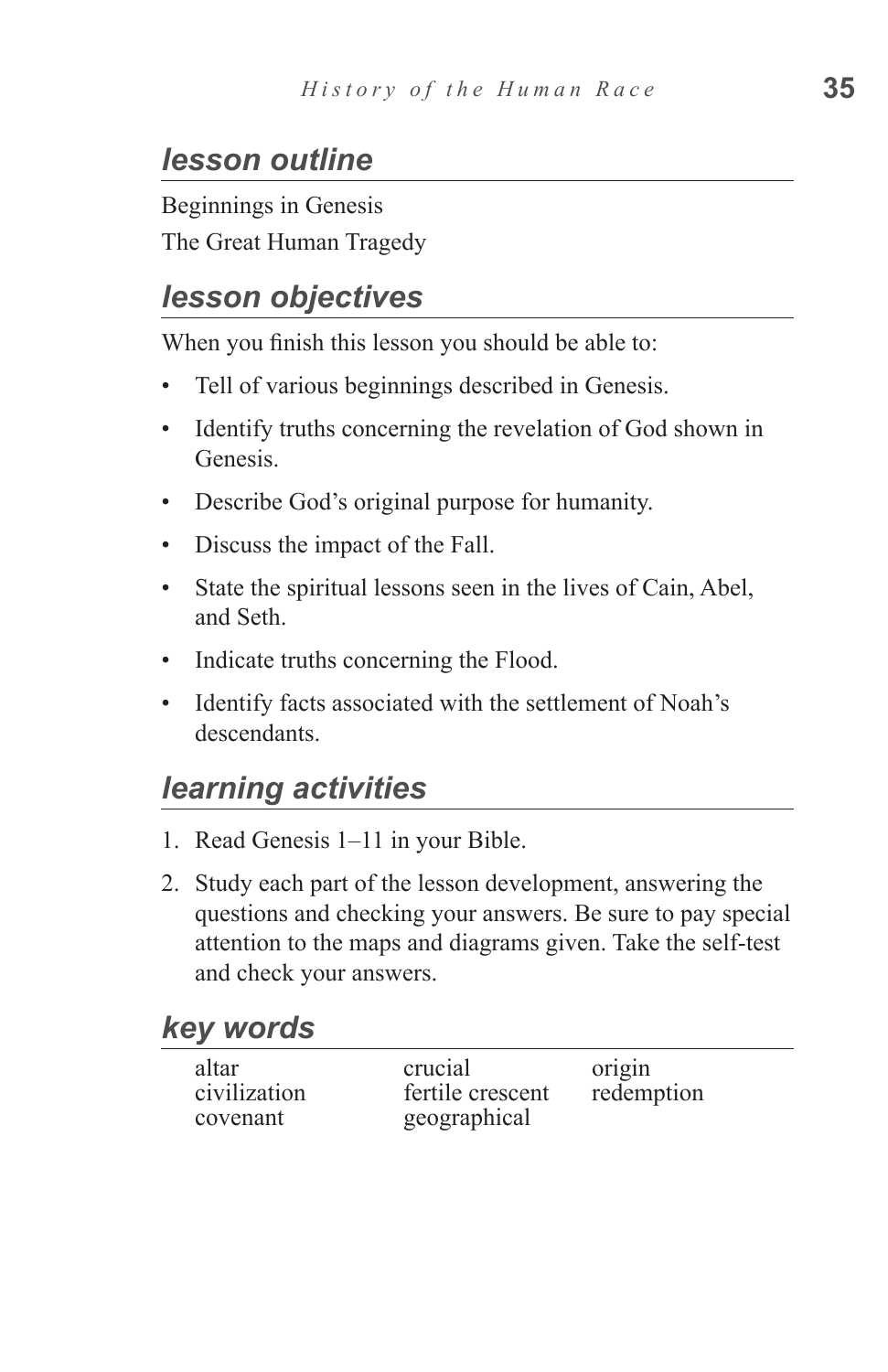#### *lesson development*

## **Beginnings in Genesis**

**Objective 1.** *Tell of various beginnings described in Genesis.*

Genesis is a Greek word meaning "beginning or origin." It is certainly a suitable name for the first book of the Bible, for the book of Genesis tells us of the beginning of everything except God himself who is without beginning or end. Genesis satisfies humanity's natural curiosity about the past and how the world came to be. As Christians we accept its record as the only authentic account of God's creation of the universe and His purpose for it. The further revelation of God to man is built upon the foundation formed by the events and truths it records. There are, for example, more than 60 quotations from Genesis in 17 different books of the New Testament.

## *Application*

**1** Match the following Scripture portions (left side) to the beginning each one describes (right side).

- **a** Genesis  $1.1-25$
- **b** Genesis  $1:26-31$
- $\cdot \cdot \cdot$  **c** Genesis 3:1–7
- **d**  Genesis 3:8–24
- **e**  Genesis 4:1–15
- **f** Genesis 4:16–9:29
- ... **g** Genesis 10–11
- 1) Family
- 2) Nations of the world
- 3) World
- 4) Civilization
- 5) Human race
- 6) Sin
- 7) Redemption

#### The Genesis God

**Objective 2.** *Identify truths concerning the revelation of God shown in Genesis.*

Genesis 1:1 says, "In the beginning God . . ." Who then is God? In Genesis He reveals himself as the divine Creator, the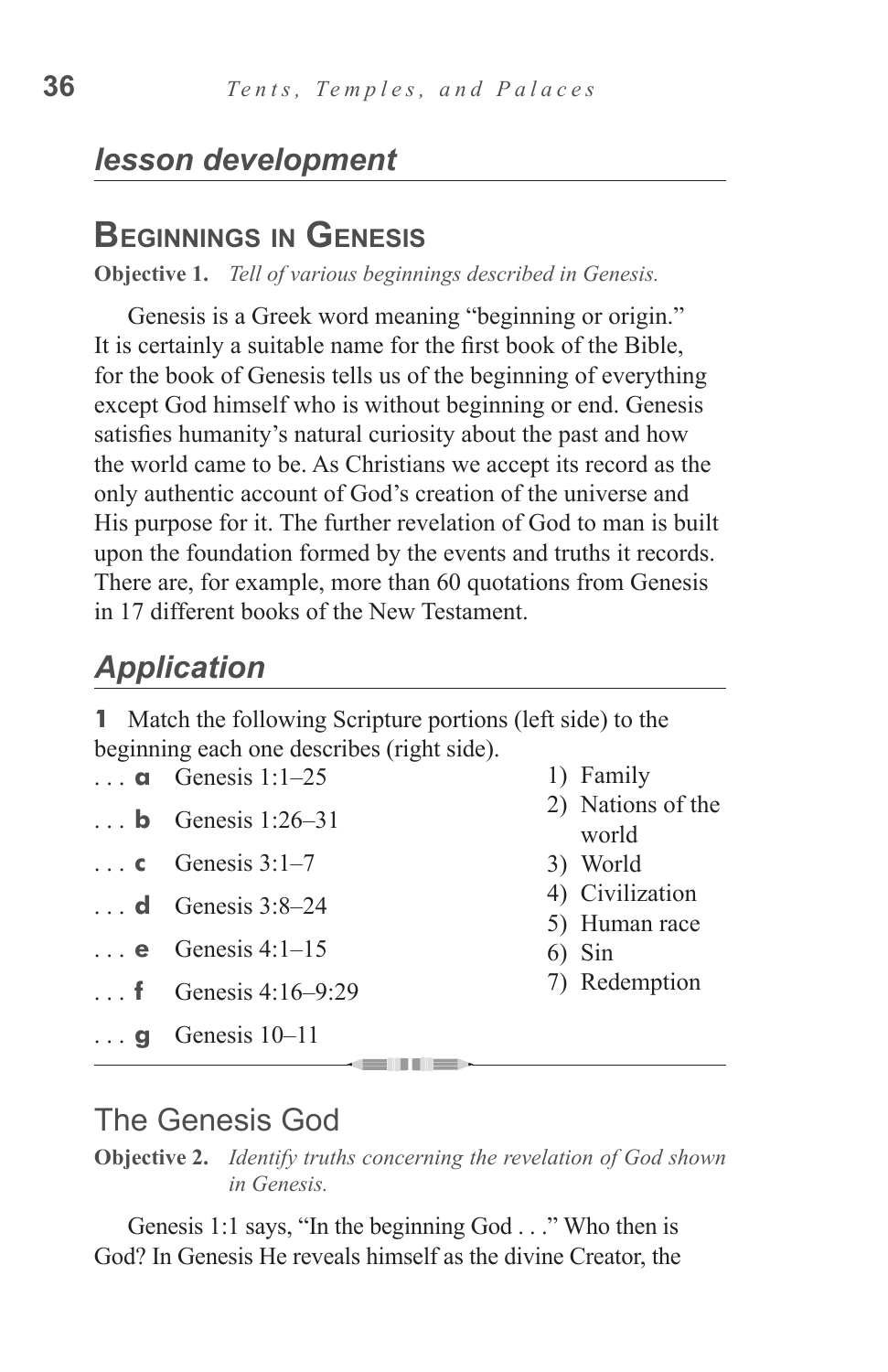one who has always existed from eternity to eternity. He has no beginning of days nor end of life. And although He created all things, He exists separate from all things. The trees are God's handiwork, but God is not a tree. God created the sun, but the sun is not God.

#### *Application*

- **2** Circle the letter in front of each TRUE statement.
- **a)** Genesis tells us about God's beginning.
- **b**) The creation is separate from God.
- **c)** God is shown in Genesis as the Creator.

#### The Genesis Event

Three times in Genesis 1 the word create appears (1:1, 27). This word is used to translate a Hebrew word which means to "make something out of nothing." The fact that God made the world out of nothing is an indication that He has all power. When we understand this idea we have taken the first important step towards understanding our relationship to God. The Bible teaches us that it is by faith that we can know God created the world. Hebrews 11:3 says, "By faith we understand that the universe was formed at God's command, so that what is seen was not made out of what was visible"

This belief in God's Word is the basis of a person's relationship to God and of his or her Christian experience. Without such faith it is impossible to please God (Hebrews 11:6). As Christians, we must rely on God's Word, not on our frail and partial human knowledge.

It is far more important to understand that God created everything than to have an opinion on exactly where or when the events of creation took place. The author of Genesis, for example, gives no timetable for the events. He does not suggest a date. Neither does he give exact geographical details about the garden of Eden, man's first dwelling place. These matters are not dealt with. Nevertheless, the important central truth is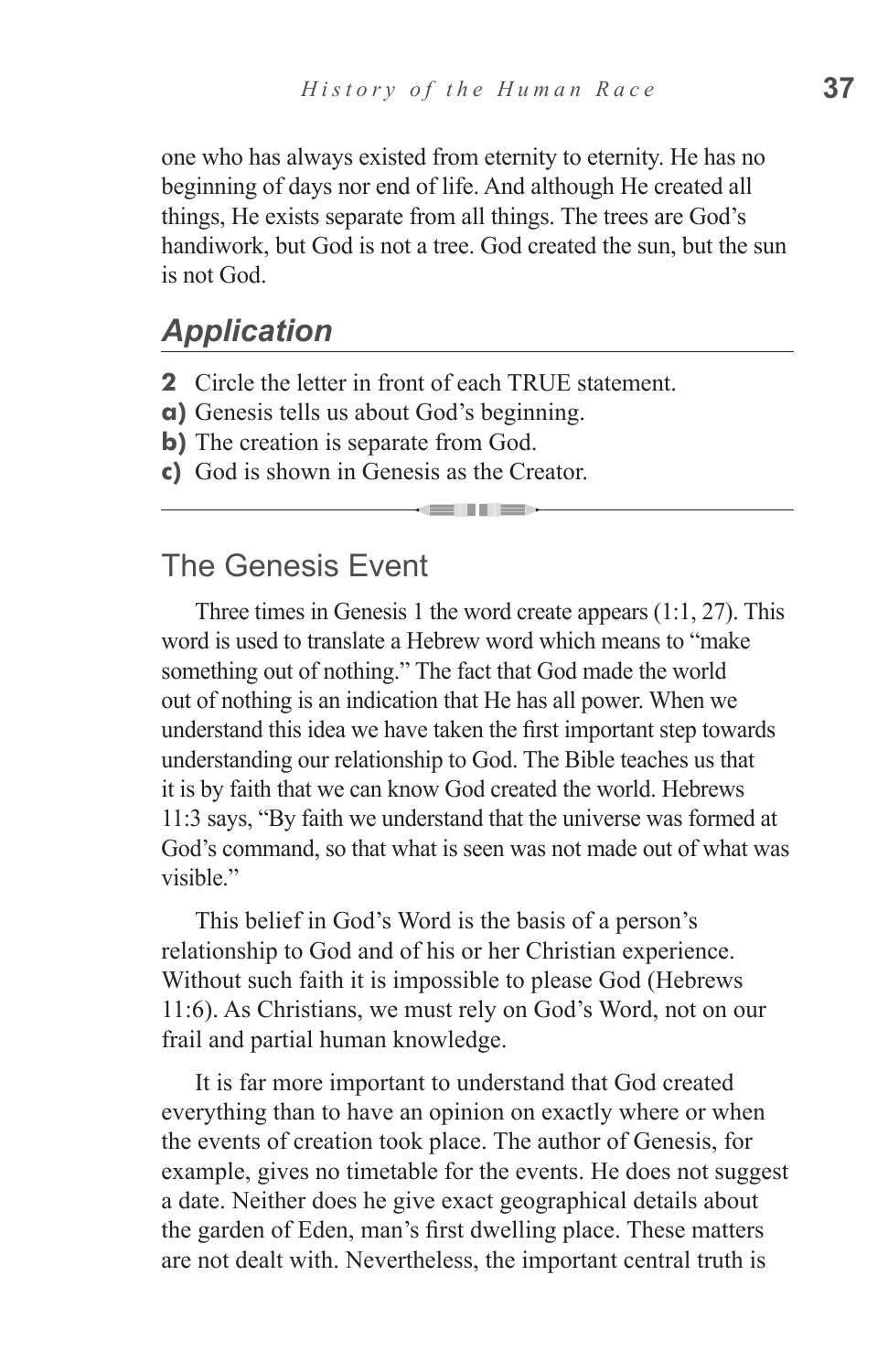clear: God created the world from nothing, and His work of creation was characterized by purpose, design, and order. This truth is the foundation and background for the rest of God's revelation which is gradually unfolded in the Bible.

#### *Application*

**3** The importance of the Genesis account of creation is that it states

**a)** the date when God created the world.

**b**) God created the world by His word.

**c)** exact geographical details about Eden.

Man—God's Masterpiece

**Objective 3.** *Describe God's original purpose for humanity.*

After giving an account of the origin of the heavens and the earth, the opening chapters of Genesis quickly move to a description of man. Man is clearly the most important being of God's entire creation. Made in the very image or likeness of God, he becomes the center of interest in the revelation of God's purpose.

Man was given both responsibility for and power over creation. God intended that man should rule it (Genesis 1:26, 28). He placed man in a garden in Eden. Man was different from the animals. This difference is made clear by the events described in Genesis 2:18–23. Man could find no satisfactory companion until God created Eve from Adam's own body. This was perfection—an animal and plant kingdom in perfect harmony with humanity. And God was very pleased!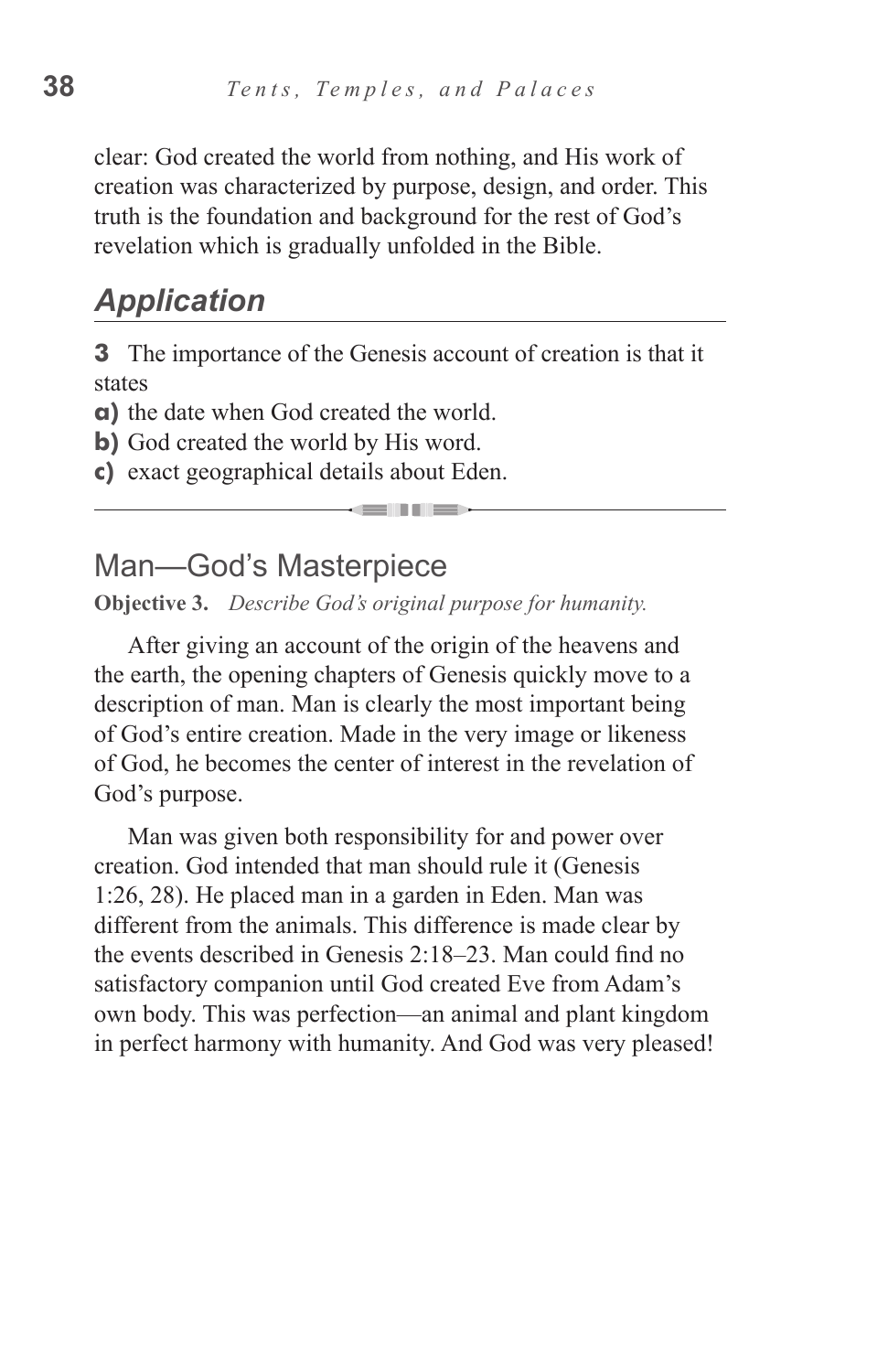

# *Application*

**4** Read Genesis 2:10–14. On the map above, find the rivers that are mentioned. Notice the shaded areas. This is called the fertile crescent because of its shape and suitability for growing crops. Many people who study history, including non-Christians, believe that life began there. Circle the letter of each statement following that is TRUE.

- **a)** Ararat is north of the fertile crescent.
- **b)** Only one of the rivers named in Genesis 2:10–14 is near the fertile crescent.
- **c)** There are non-Christians who believe that life began in the area called the fertile crescent.

a in the film of the film

God wanted man to rule over creation, but He also wanted him to have fellowship with Him. There was perfect order in creation, but within man's being was a powerful force—his will. Initially, the first two humans, Adam and Eve, chose to have fellowship with their Creator (Genesis 3:8). What a wonderful time that must have been! But for humans and God to have true, lasting fellowship, people must freely choose it.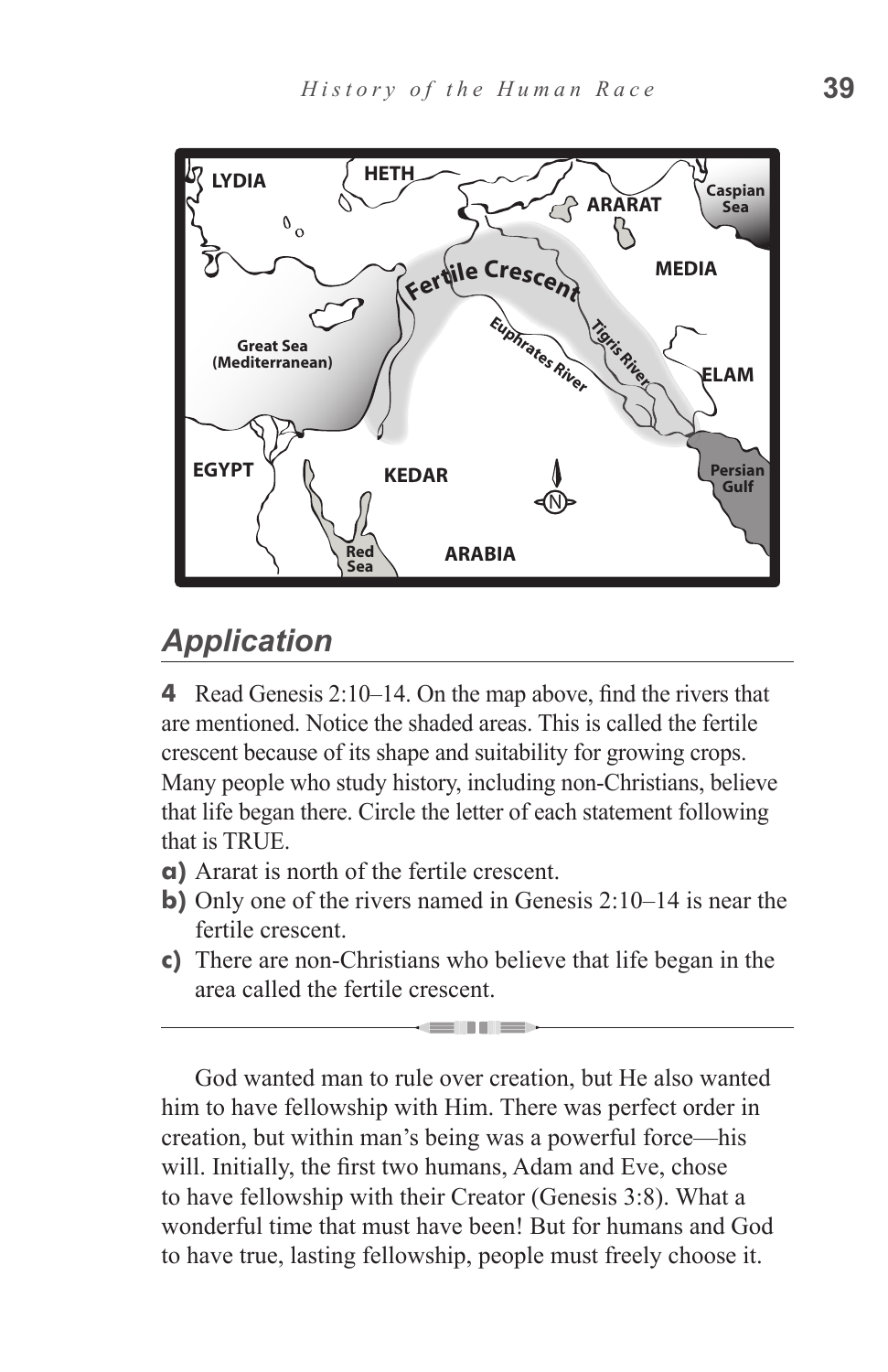God had given humans freedom of choice. He wanted people to love Him because they chose to do so. The rest of creation—the stars, the sun, the trees—has no freedom of choice. It must move according to its design. But God wanted human beings to freely choose to do His will and to delight in doing so.

# *Application*

**5** In your notebook, describe God's two main purposes for humankind. Write one short sentence for each description.

<u> Sellin III se</u>

# **The Great Human Tragedy**

#### The Fall and Its Shadow

**Objective 4.** *Discuss the impact of the Fall.*

Adam and Eve's disobedience, which is described in Genesis 3:1–7, is referred to as the Fall. We have already found out what God's original purpose was for humankind. It was from this height that humans fell.

As the events of Genesis 3 unfold we find Adam and Eve in the Garden. They had complete freedom of choice. But there was another personality present also—Satan. He too had been created for a high purpose. But he had rebelled against God and lost his place (Luke 10:18), and now he attempted to cause God's plan to fail, to draw humans into his own rebellion. He tempted Adam and Eve to use their self-will against God's will. The specific issue was God's command concerning a tree in the midst of the Garden.

# *Application*

**6** Read Genesis 2:8–17. In your notebook, answer the following questions.

- 11 -

- **a)** How was the tree described?
- **b**) What was God's command concerning it?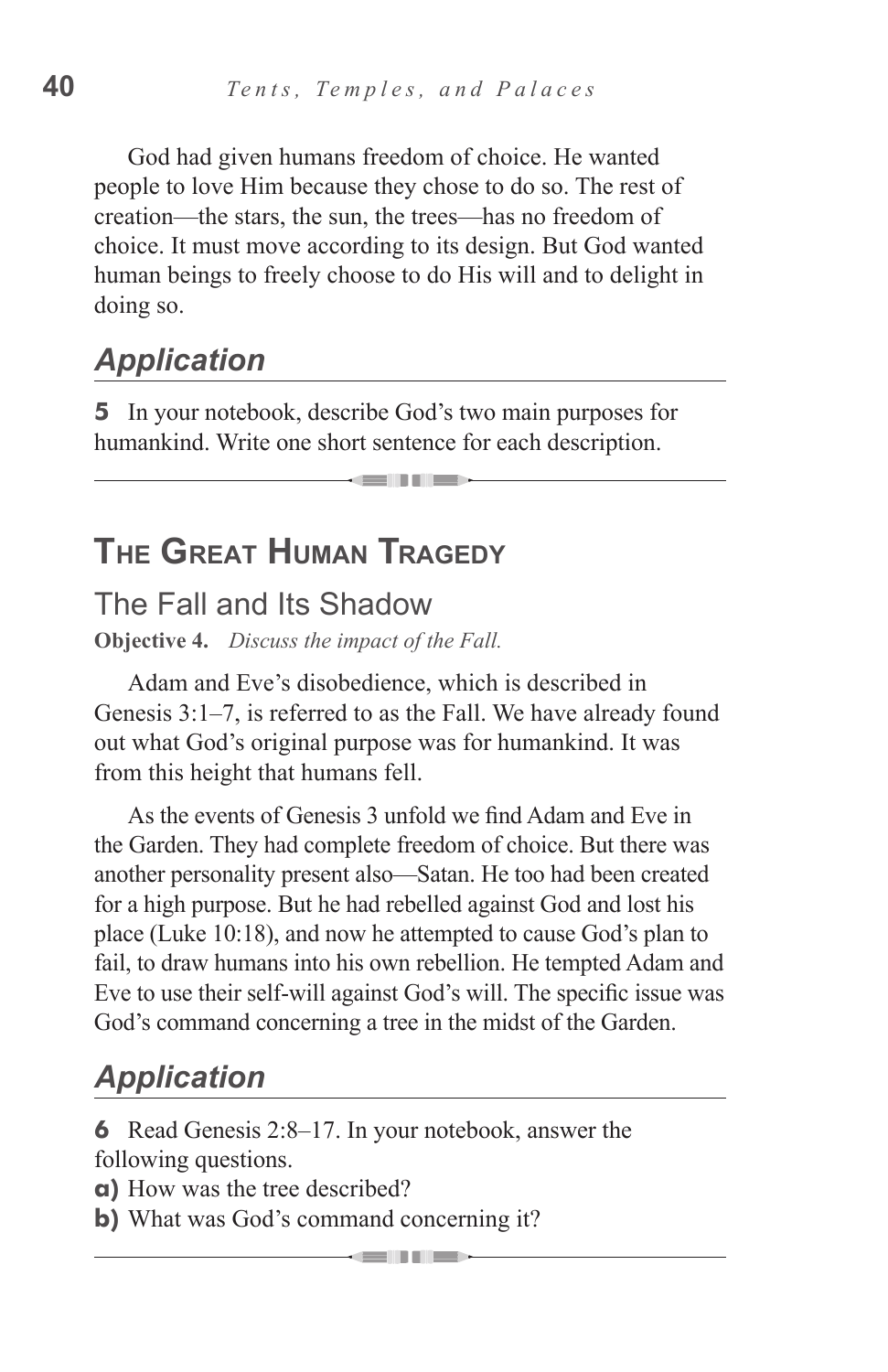Do not think it strange that the only test involved a tree and fruit. God often tests our obedience by using simple, everyday things. Satan came to Eve in the form of a serpent. Both Adam and Eve failed the test. This failure and disobedience brought about the most crucial change in man's relationship to God. It is the most tragic event in the history of the human race and is referred to repeatedly throughout the Bible (see Romans 5:12, 18–19).

# *Application*

**7** Read Genesis 3:1–24. Put the events below in order by numbering them from 1 to 6. Write 1 before the event that happened first, 2 before the event that happened next, and so forth.

- **a** Eve listened to Satan and disobeyed God's command.
- **b** God gave Adam and Eve a command about the tree.
- **c** Adam and Eve were sent out of the Garden.
- **d** Adam ate of the fruit which was forbidden.
- **e** Adam and Eve tried to cover themselves.
- **f** God provided a covering for Adam and Eve.

Let us take a closer look at what actually happened when Adam and Eve sinned. Their action is an example of a pattern we find in the New Testament. This pattern is that we try in the wrong way to satisfy three normal desires God has given us: the desire to possess things, enjoy things, and achieve or attain. In 1 John 2:16 the satisfaction of these three desires outside of God's will is identified as 1) what the sinful self desires, 2) what people see and want, and 3) worldly pride or boasting.

----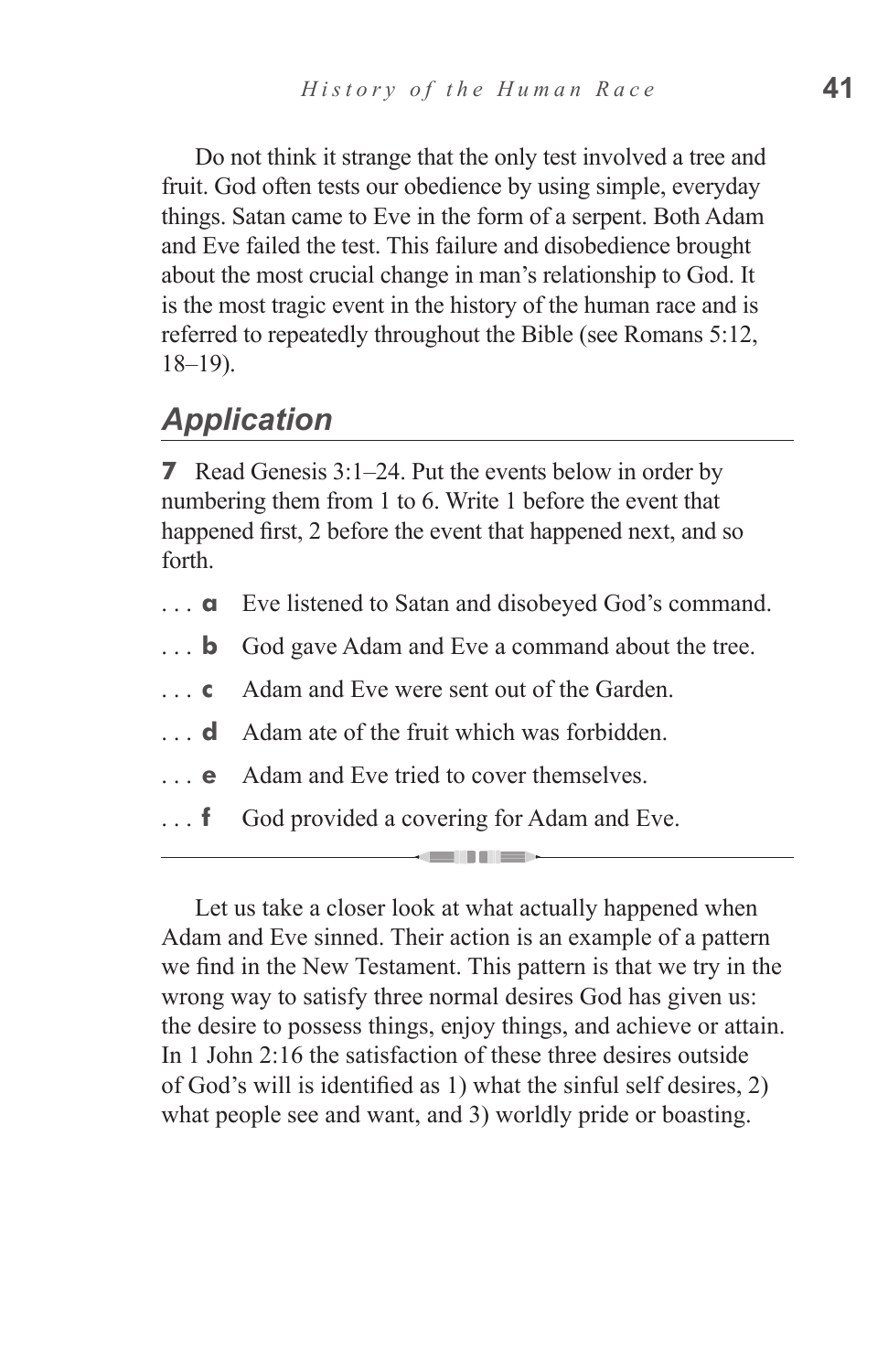## *Application*

**8** Write the phrase from Genesis 3:6 which corresponds to each of these desires below the description of it. **a)** Possess things: what the sinful self desires

. . . . . . . . . . . . **b**) Enjoy things: what people see and want **c)** Achieve or attain: worldly pride or boasting

and the second state of the second state of the second state of the second state of the second state in the second state in the second state in the second state in the second state in the second state in the second state i

And so our first parents joined Satan in rebellion against God's commands. Immediately, they became conscious of themselves and of their being lost. So they hid from God's holy presence and used leaves to cover their nakedness (Genesis 3:7). The Lord God, later, killed an animal and made clothes from the animal skins for them.

Adam and Eve's spiritual life died as God had said, and their physical bodies came under the threat of death. They were cut off from God—orphaned. Thus, the first humans chose to step down from God's fellowship to Satan's control. From the height of God's purpose they fell into the depths of bondage.

## *Application*

**9** Read Psalm 8:4–9 and Hebrews 2:8. Circle the letter in front of each TRUE statement below.

- **a)** God's purpose was for humankind to rule all things.
- **b**) Man is ruler over all things now.
- **c)** All human beings are fulfilling God's purpose today.

God judged everyone who participated in the Fall. The serpent was judged above all animals (Genesis 3:14). Women and men were made subject to suffering, hard toil, and physical death. The story ends with the first humans being exiled from the blissful Garden (Genesis 3:22–24).

**KENTIFER**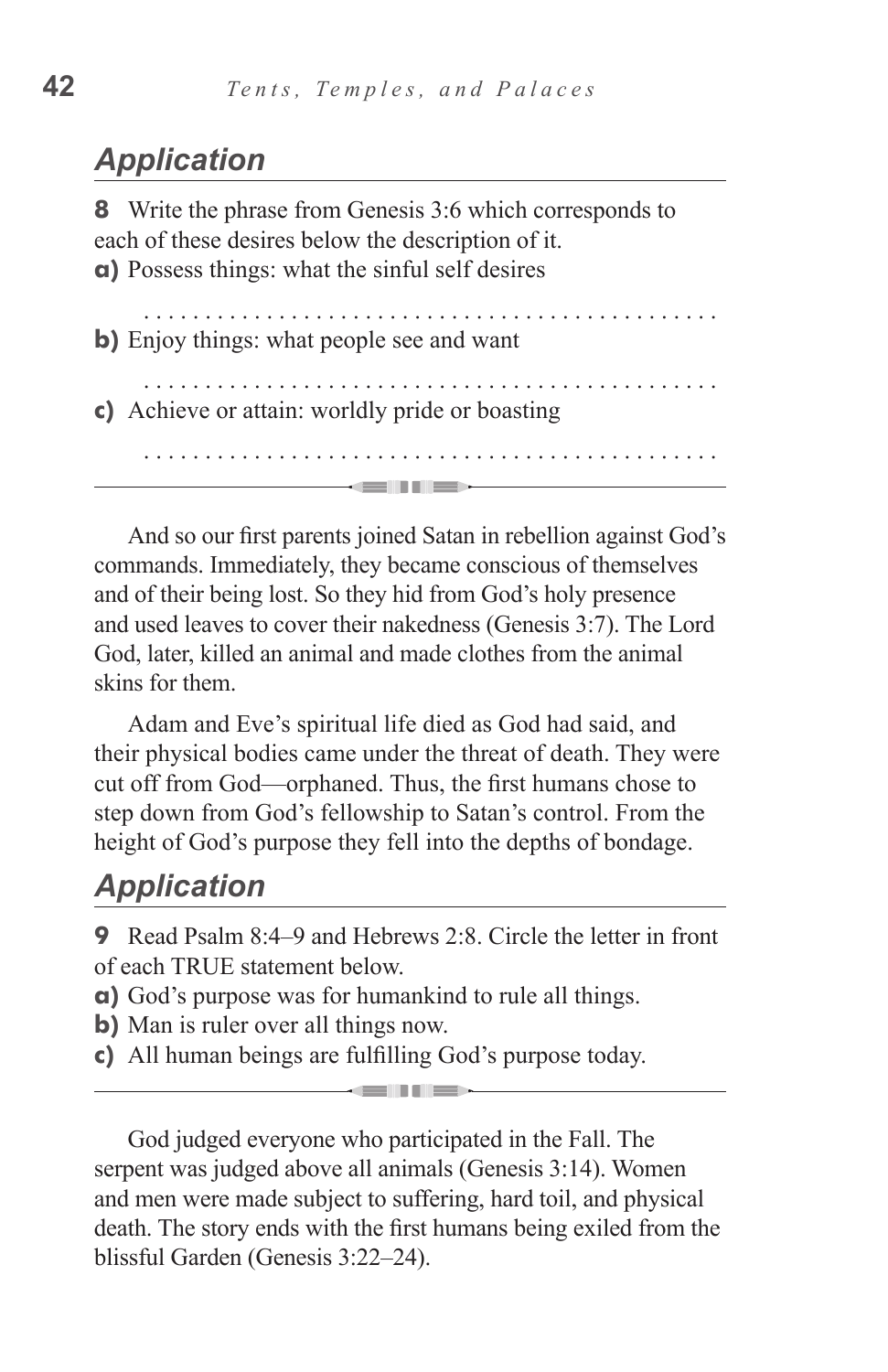When God gave humans freedom of choice, He knew there was a danger that every person would turn from good to evil. But though He knew the ultimate possibilities, He still chose that path. Some people have been tempted to wonder if God's purpose has failed, for they look at a world filled with the consequences of sin. But God's plans cannot fail (Isaiah 46:10). He would have never created the world if the gain of His salvation would not far surpass the loss brought about by people's disobedience. God saw that some would make a deliberate choice to reject His deliverance. This truth convinces us of how wonderful the future will be for those who do accept His salvation.

God promised ultimate victory through the woman's offspring (Genesis 3:15). This was a prophecy about Christ, who would come to redeem humanity. Isn't it wonderful that the Christian who overcomes will one day eat of that tree of life? Revelation 2:7 tells us that "the right to eat from the tree of life, which is in the paradise of God" will be given to those who win the victory. What a promise this is to those who choose to live for God and refuse to follow the advice of Satan or to join in his rebellion!

The apostle Paul writes "Oh, the depth of the riches of the wisdom and knowledge of God! How unsearchable his judgments?" (Romans 11:33). God's purposes will not be defeated. One day uncountable multitudes from every nation, people, and language, will sing the song of salvation (Revelation 7:9–12). The eternal purpose of the true God will come to pass!

#### *Application*

**10**Circle the letter in front of each statement which describes a result of Adam and Eve's disobedience.

- **a)** Adam and Eve continued to have close fellowship with God.
- **b)** Mankind was subjected to physical death.
- **c)** Adam and Eve were exiled from the Garden.
- **d)** God's purpose for humankind failed.
- **e)** Adam and Eve were not allowed to eat of the tree of life.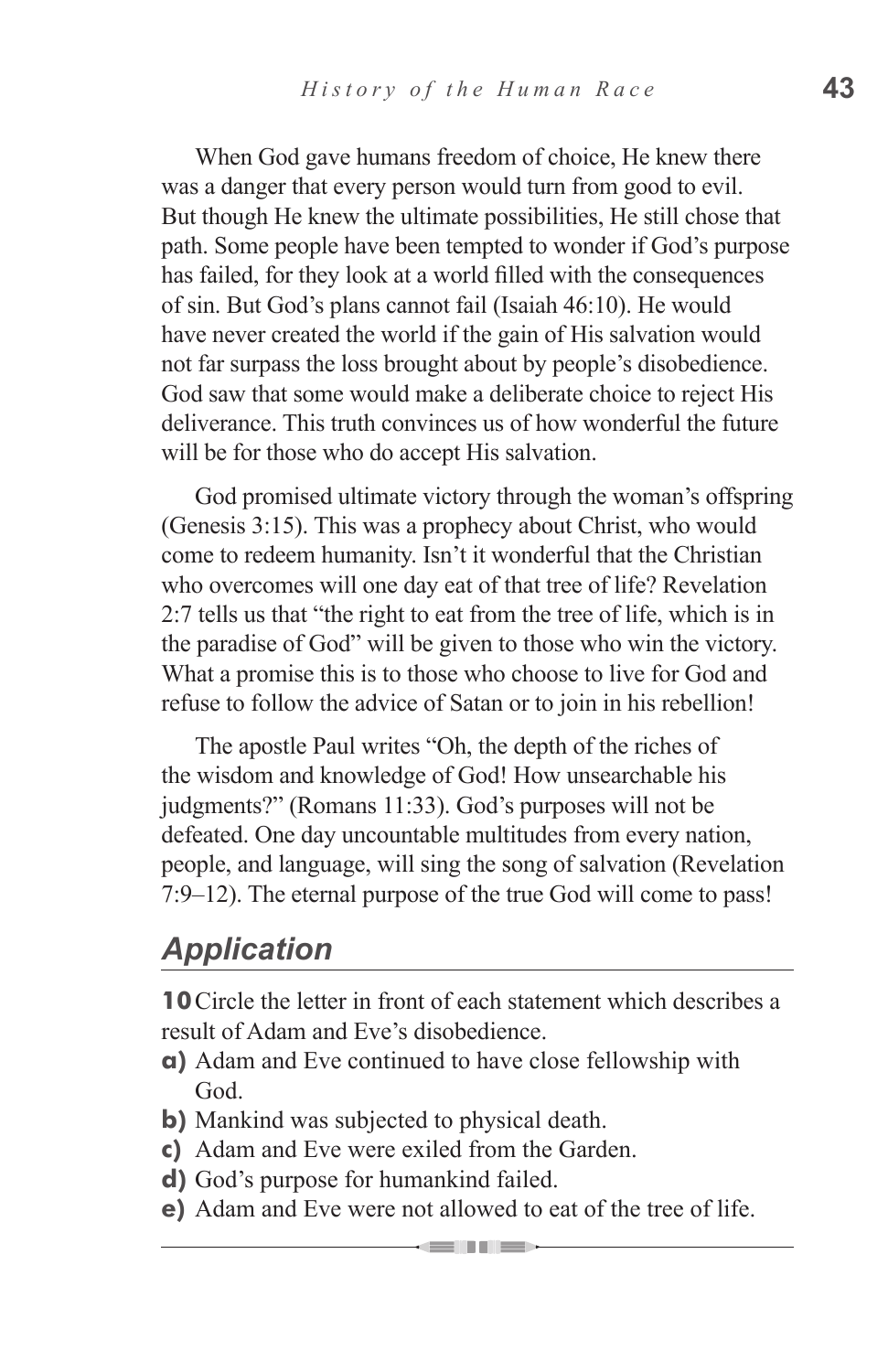#### Descendants and Destruction

*Cain, Abel, and Seth*

**Objective 5.** *State the spiritual lessons seen in the lives of Cain, Abel, and Seth.*

Adam and Eve had three sons mentioned in the Bible by name—Cain, Abel, and Seth. The story of Cain and Abel given in Genesis 4 particularly illustrates the condition of humankind following Adam and Eve's sin. Both Cain and Abel worshipped God by bringing an offering. Abel's animal sacrifice was accepted by God, but Cain's offering of vegetable produce was rejected.

These offerings by Cain and Abel early in Bible history echoed the experience of their parents, Adam and Eve. As Adam and Eve had tried to clothe their nakedness and sin by their own efforts, so Cain brought an offering to God of his own works. And as the Lord killed an animal and made coverings for Adam and Eve, so Abel brought an animal sacrifice. In these early events God revealed an important principle: To cover sin there must be blood shed, either death of the sinner or death of a substitute for the sinner.

From Adam, Cain, and onwards, God points forward to the cross of Jesus Christ, for God made it clear that the Savior who had been promised would have to die to pay the penalty for humanity's sins. Every animal sacrifice in the Old Testament pointed ahead to Jesus as the true lamb of God (John 1:29). The sacrifices pictured the death Jesus would suffer to remove sin.

Cain and Abel represent possible attitudes of two groups of people. One group sees no need for a Savior. They feel sufficient in their own goodness. The other group knows that they will be lost unless they accept the sacrifice God has provided for their sin and trust Him for their salvation.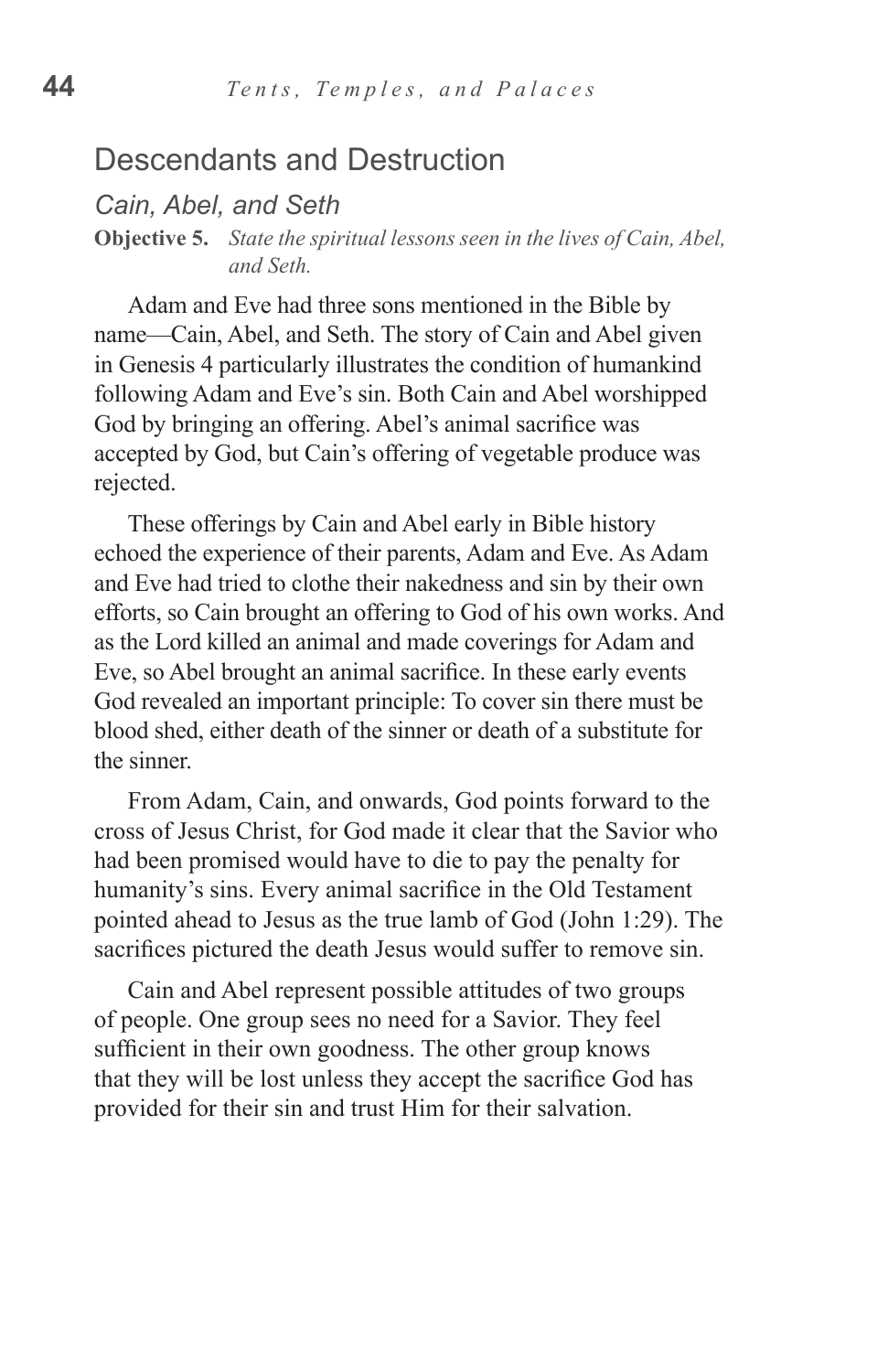# *Application*

**11** God accepted Abel's sacrifice but rejected Cain's. In your notebook, describe in your own words the spiritual principle this teaches us.

Cain displayed an attitude of deliberate disobedience since God had warned him that sin would try to master him (Genesis 4:7). He murdered his brother Abel (Genesis 4:8) and was driven off the land away from the Lord's presence (Genesis 4:14).

Genesis 4:17–24 describes the history of Cain and his descendants. They built cities, made tools, and raised livestock. This was the beginning of civilization. The events and the activities described in these verses took place over a long period of time. The civilization which was developed provided a false sense of security, as shown by the boast of Lamech (Genesis 4:23–24), one of Cain's descendants.

While Cain and his descendants were building their civilization, Adam and Eve had another son of whom Eve said, "'God has granted me another child in place of Abel, since Cain killed him'" (Genesis 4:25). Abel was a godly man. If he had lived, one of his descendants may have been the Savior God had promised. His murder was Satan's attempt to destroy this possibility. But God gave Adam and Eve another son, Seth, through whom God would fulfill His promise. During the lifetime of Seth's son, Enosh, people began to worship using the Lord's name (Genesis 4:26).

For God's plan of redemption to be carried out, there had to be a human line of ancestry from which the Savior could come. It was necessary for God to become a man so He could offer His life in payment to restore humanity's broken relationship with himself. Seth proved worthy to head this line of ancestors of the coming Savior.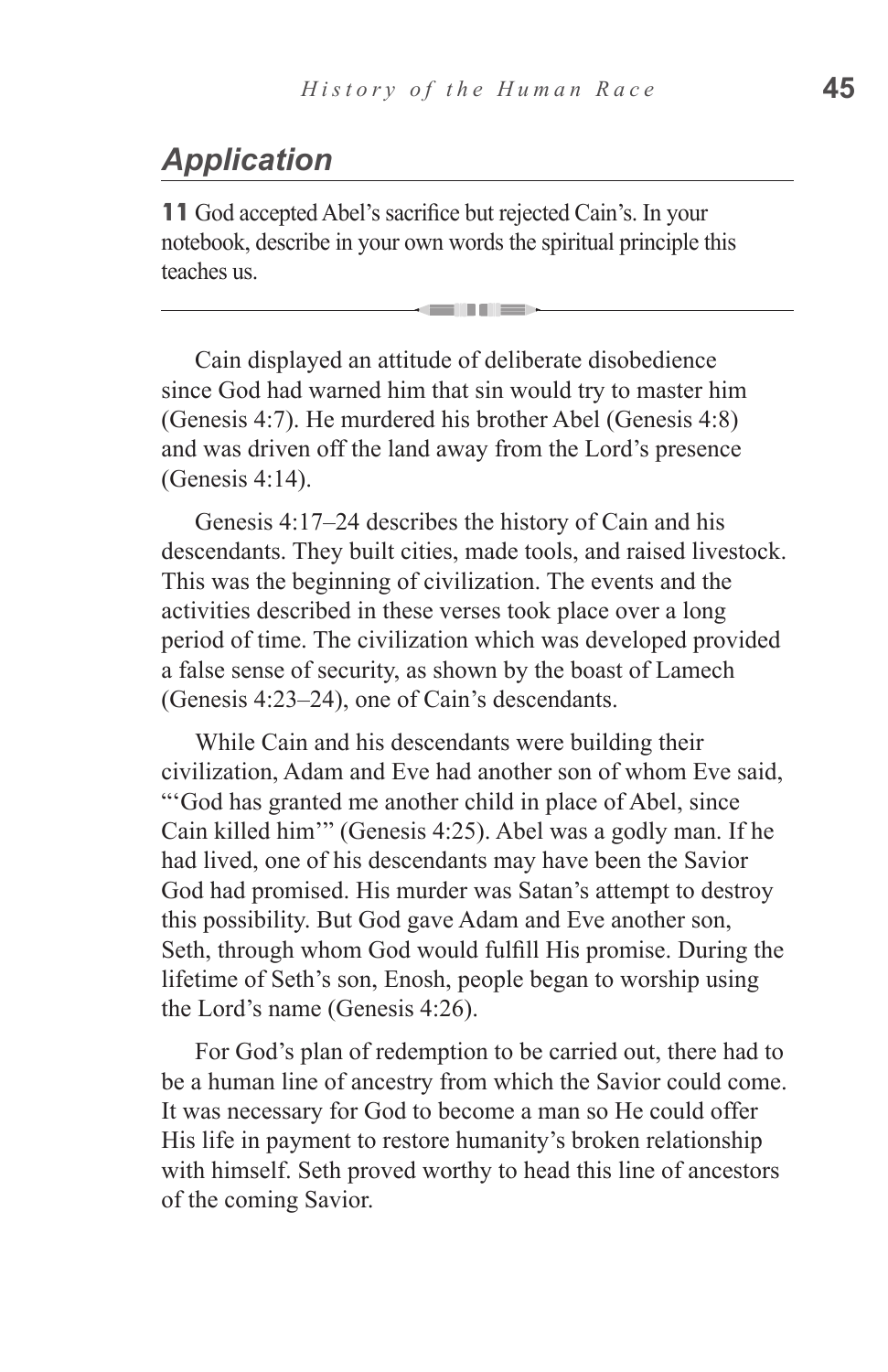## *Application*

**12**The importance of Seth in God's plan to restore humanity's broken relationship with Him is that Seth

- **a)** did not experience death.
- **b**) was to be Christ's human ancestor.
- **c)** could pay for man's sin.

**13**Compare Genesis 5 to Luke 3:36–38. Eleven of Jesus' earthly ancestors are mentioned in both these passages, counting the ones from Adam to Shem. In your notebook, write down the names of these ancestors in order. Begin with Adam as number 1, and end with Shem as number 11.

and in the se

#### The Flood

**Objective 6.** *Indicate truths concerning the Flood.*

In your list of Jesus' earthly ancestors you named Enoch. Notice how his life is described in Genesis 5:21–24. Compare this description to the one in Hebrews 11:5–6. Enoch did not experience death! He lived in fellowship with God and his life had a special ending. God took him away!

The grandson of Enoch was named Lamech, and Lamech's son was Noah. During Noah's days godlessness increased as violence, wickedness, and corruption abounded. God determined to destroy all the wicked. But God was pleased with Noah. For 120 years God warned everyone through Noah that He was going to destroy the world with a flood. Still only Noah found favor in God's eyes and kept an acceptable relationship with Him.

God commanded Noah to build a large *ark*. Noah obeyed, building it to the exact proportions God gave him. Scientists today would agree that a boat like the one Noah built would be seaworthy and would have room enough for all the life that was to be spared. In building the ark, Noah exercised faith in the words of God. Hebrews 11:7 says, "By faith, Noah when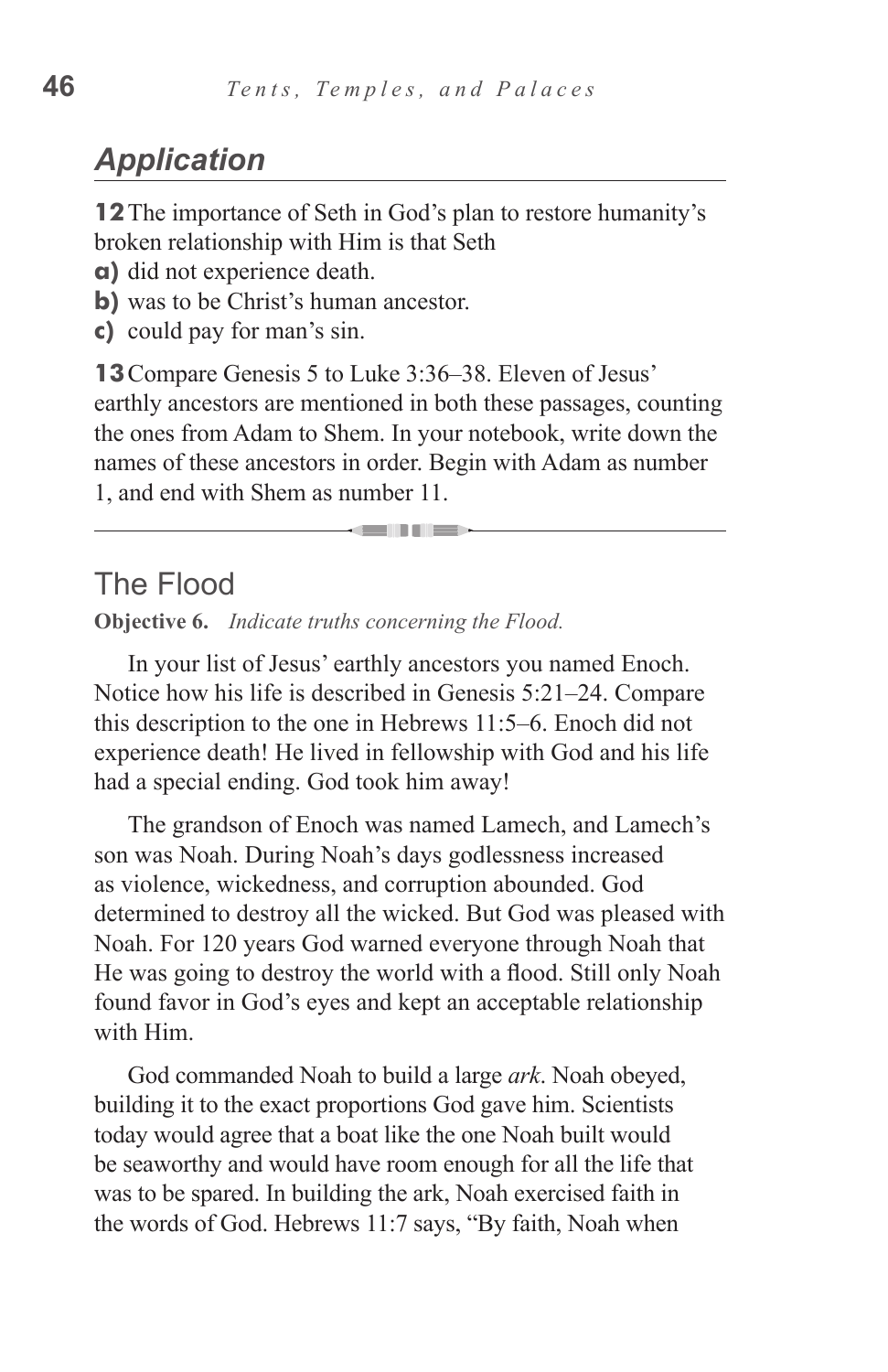warned of things not yet seen, in holy fear built an ark to save his family."

Noah, his wife, his three sons and their wives, and a representation of every kind of animal and bird life went into the ark as God had commanded. God then sent the Flood. The world was judged by God, and the sinful human race was destroyed. For about a year, Noah and his family and all of the creatures that had been saved had to stay in the ark. Then the waters receded and humankind faced a new opportunity.

# *Application*

**14**Read the account of the Flood in Genesis 6–8. Then circle the letter in front of each TRUE statement below.

- **a)** It was by faith that Noah believed God's warning.
- **b**) Noah tried to change God's mind regarding the flood.
- **c)** Noah showed his faith in God by building the ark.

#### Beginning Again

**Objective 7.** *Identify facts associated with the settlement of Noah's descendants.*

a ilin a litera

Noah began the new civilization by building an altar and offering many sacrifices. God then made a covenant or promise with Noah concerning the future of His relationship with humankind. God's action shows us what was His ultimate purpose for judging the world—to restore its relationship with Him.

## *Application*

**15** Read Genesis 9 and answer these questions in your notebook.

and the children is

- **a)** What was God's promise (vv. 8–11)?
- **b)** What was God's sign (vv.  $12-17$ )?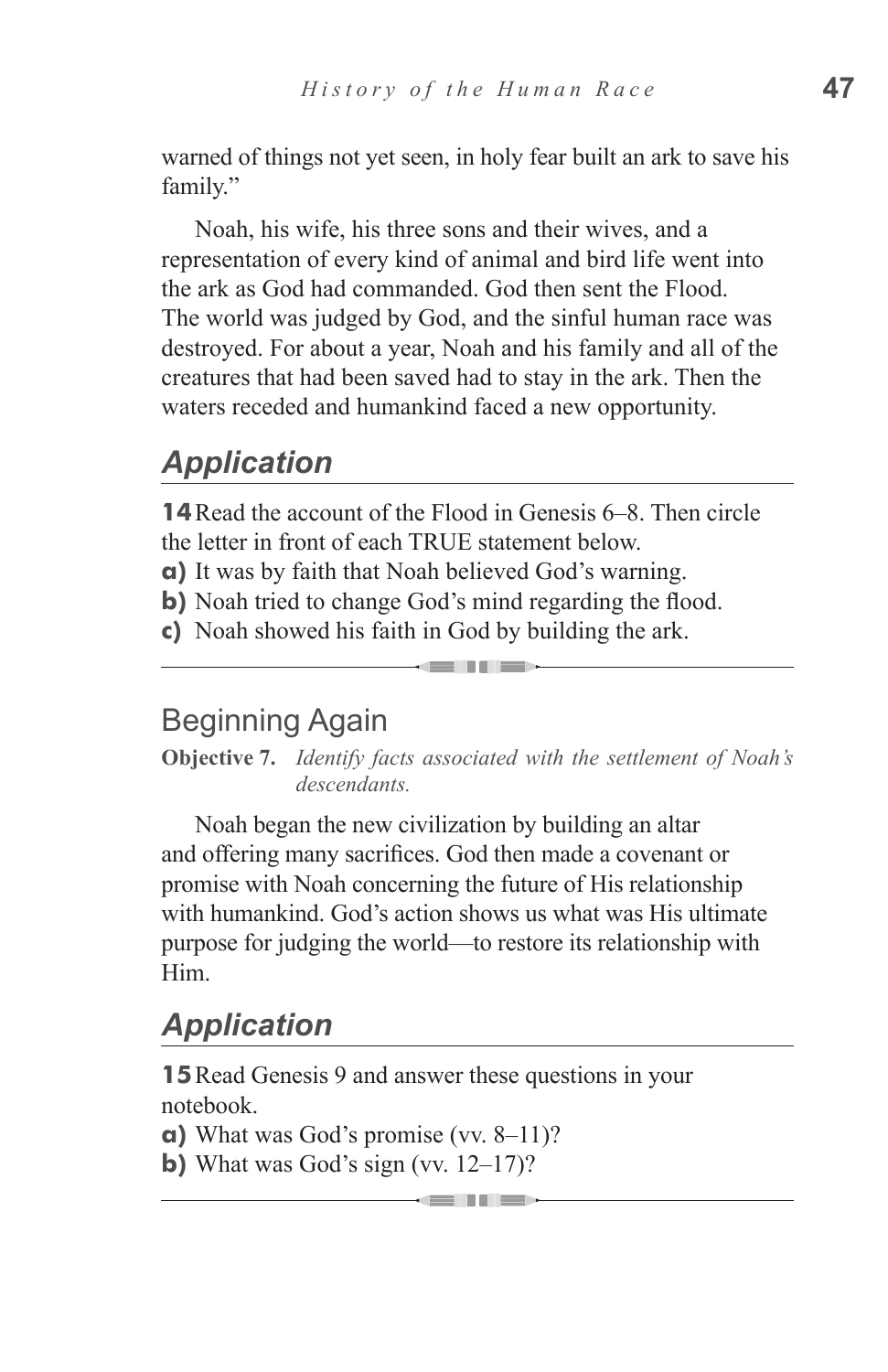After Noah and his family became settled in the land an incident occurred which is described in Genesis 9:20–27. This incident shows us that even a righteous man like Noah could be tempted and sin. It also reveals the character of Noah's three sons: Shem, Ham, and Japheth. Ham treated his father with disrespect, while Shem and Japheth acted in respect. It was upon Canaan, Ham's son, that the curse of Noah's prophecy fell (vv. 25–27). Centuries later the united Canaanites received terrible judgment when the Israelites occupied their land.

Genesis 10:1–32 is a description of where the descendants of Noah's sons settled. Today, scientists who study the history of humans are finding more evidences that this description is correct. It is the only adequate explanation we have of how people came to live where they do throughout the world.

| THE DESCENDANTS OF NOAH AND THEIR NATIONS |                                |                       |  |  |  |
|-------------------------------------------|--------------------------------|-----------------------|--|--|--|
|                                           |                                | -Gomer (Celts)        |  |  |  |
|                                           |                                | -Magog (Scythians)    |  |  |  |
|                                           | <b>JAPHETH</b><br>(Aryan Race) | -Madai (Medes)        |  |  |  |
|                                           |                                | -Javan (Greeks)       |  |  |  |
|                                           |                                | -Tubal                |  |  |  |
|                                           |                                | -Mesech               |  |  |  |
|                                           |                                | -Tiras (Thracians)    |  |  |  |
|                                           |                                | -Cush (Ethiopia)      |  |  |  |
| <b>NOAH</b>                               | <b>HAM</b><br>(Turanian Race)  | -Mizraim (Egypt)      |  |  |  |
|                                           |                                | -Phut (Libya)         |  |  |  |
|                                           |                                | -Canaan (Palestine)   |  |  |  |
|                                           |                                | -Elam (Elamites)      |  |  |  |
|                                           | <b>SHEM</b><br>(Semitic Race)  | -Asshur (Assyrians)   |  |  |  |
|                                           |                                | -Arphaxad (Chaldeans) |  |  |  |
|                                           |                                | -Lud (Lydians)        |  |  |  |
|                                           |                                | -Aram (Syrians)       |  |  |  |

The following chart lists the three sons of Noah, their sons, and several of the nations which came from their descendants.

The sons of Japheth settled in the area of the Black and Caspian Seas all the way west to Spain (Genesis 10:2–5). It is likely that the Greek and Germanic peoples descended from him.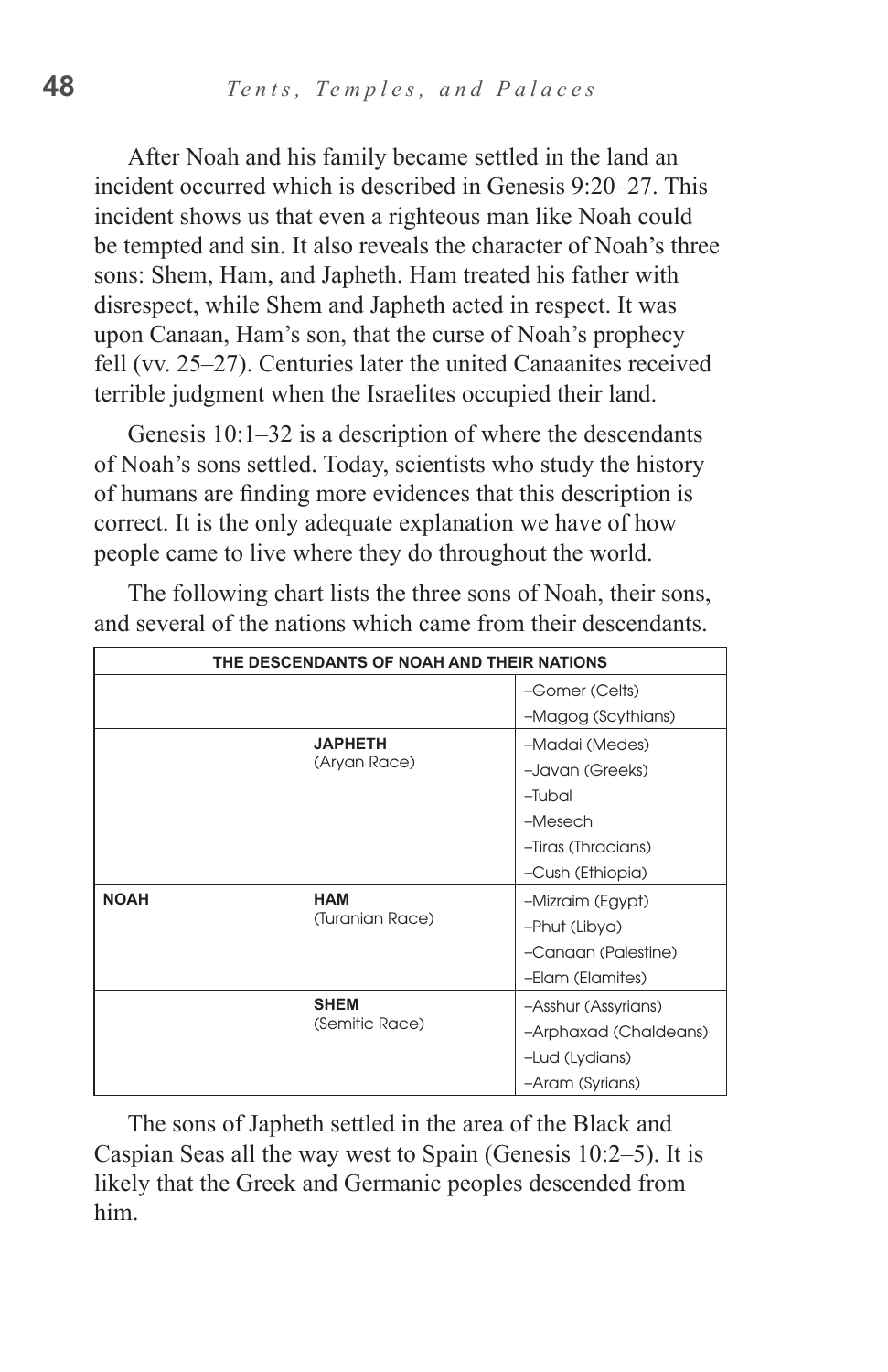Three of Ham's sons went into Africa (vs. 6–14). Later they spread northward to Shinar and Assyria. They built cities like Nineveh, Babel, and Accad (also spelled Akkad). Canaan, the fourth son of Ham, settled along the Mediterranean, extending from Sidon to Gerar near Gaza. The Canaanites used a language similar to the descendants of Shem although they were descendants of Ham.

The descendants of Shem occupied the area north of the Persian Gulf (vv. 21–31). They were also known as the Semites or the Semitic race. Elam, Asshur, and Aram are names associated with the Semites.

The following map shows the general area in which the descendants of Japheth, Ham, and Shem settled.



# *Application*

**16**What was God's ultimate reason for judging the world by the Flood?

. . . . . . . . . . . . . . . . . . . . . . . . . . . . . . . . . . . . . . . . . . . . . . . . . . .

**GENERAL PROPERTY**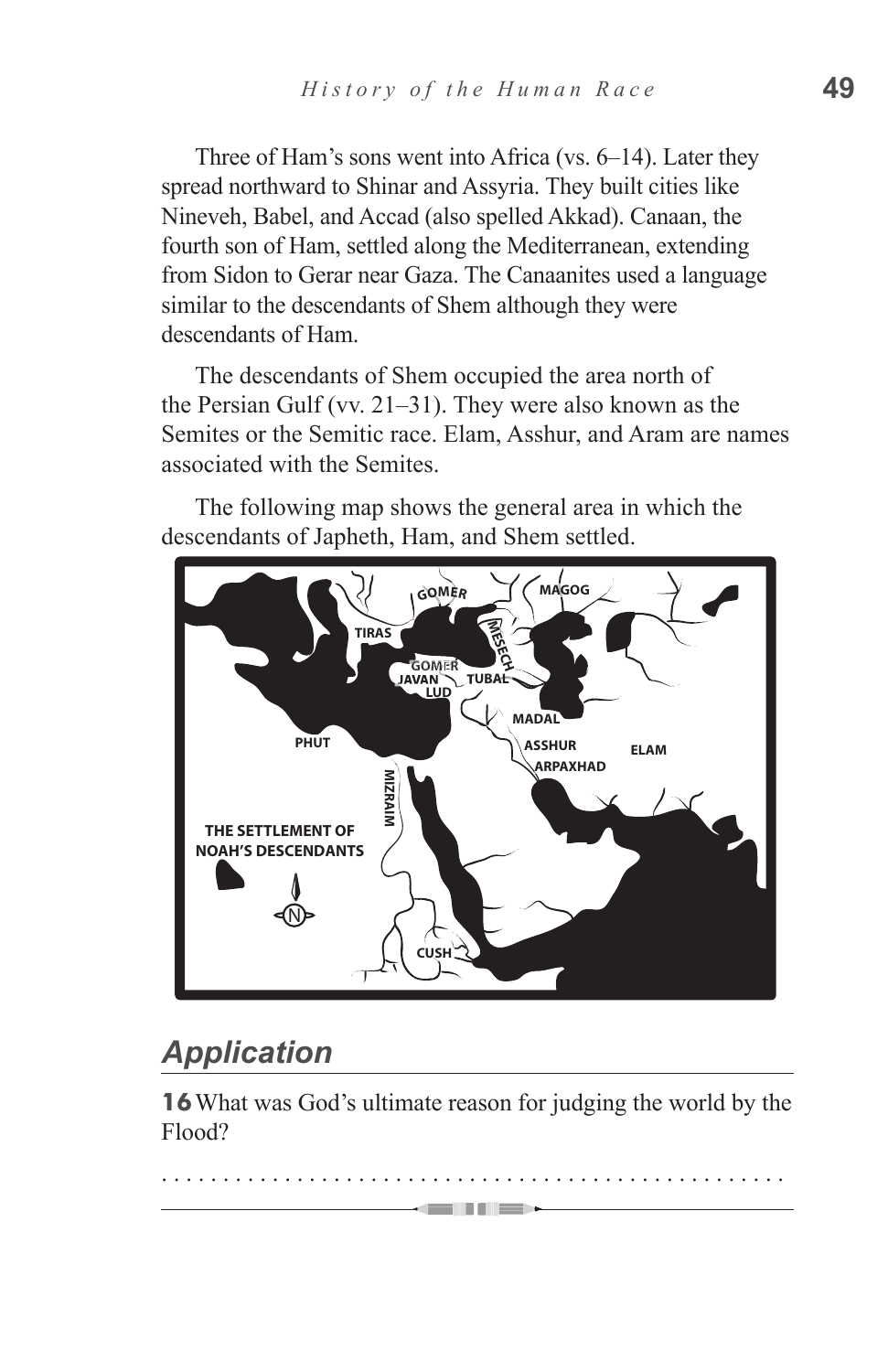**17** Review the chart, map, and descriptions of where the descendants of Noah settled. Then match each son with the places and nations that are associated with him and his descendants. Write the number of the son in front of each place  $(a-i)$  and nation  $(i-r)$ associated with him.

|                         | $\ldots$ <b>a</b> Accad   |                         | $\ldots$ <b>j</b> Assyrians | 1) Shem                     |  |  |
|-------------------------|---------------------------|-------------------------|-----------------------------|-----------------------------|--|--|
|                         | $\ldots$ <b>b</b> Africa  | $\ldots$ <b>k</b> Celts |                             | 2) Ham's sons<br>3) Japheth |  |  |
| $\ldots$ <b>c</b> Aram  |                           |                         | $\ldots$   Chaldeans        |                             |  |  |
|                         | $\ldots$ d Asshur         |                         | $\ldots$ <b>m</b> Elamites  |                             |  |  |
|                         | $\ldots$ e Black Sea      |                         | <b>n</b> Ethiopia           |                             |  |  |
|                         | $\ldots$ f Caspian Sea    | $\ldots$ <b>o</b> Libya |                             |                             |  |  |
|                         | $\ldots$ <b>g</b> Nineveh | $\ldots$ <b>p</b> Medes |                             |                             |  |  |
|                         | $\ldots$ <b>h</b> Shinar  |                         | $\ldots$ <b>q</b> Palestine |                             |  |  |
| $\ldots$ <b>i</b> Spain |                           |                         | $\ldots$ <b>r</b> Scythians |                             |  |  |
|                         |                           | .                       |                             |                             |  |  |

## Abraham and His Descendants

The Holy Spirit now narrows our attention to the Semites (Genesis 11:10–32). We are given a ten-generation account beginning with the family of Shem and ending with the family of Terah, who migrated from the city of Ur to Haran. It is to this family that Abram (later called Abraham) belonged. Abraham is an example of a man who acted on the revelation of creation as described in Psalm 19. God kept His promise to Abraham and led him by faith.

Abraham's seed or descendants—both natural and spiritual —occupy the center of interest throughout the rest of the Bible. They are called the people of God.

# *Application*

**18**Abraham is of special importance in a study of the Old Testament because his descendants

- **a)** were very numerous.
- **b)** were called the Levites.
- **c)** are the people of God.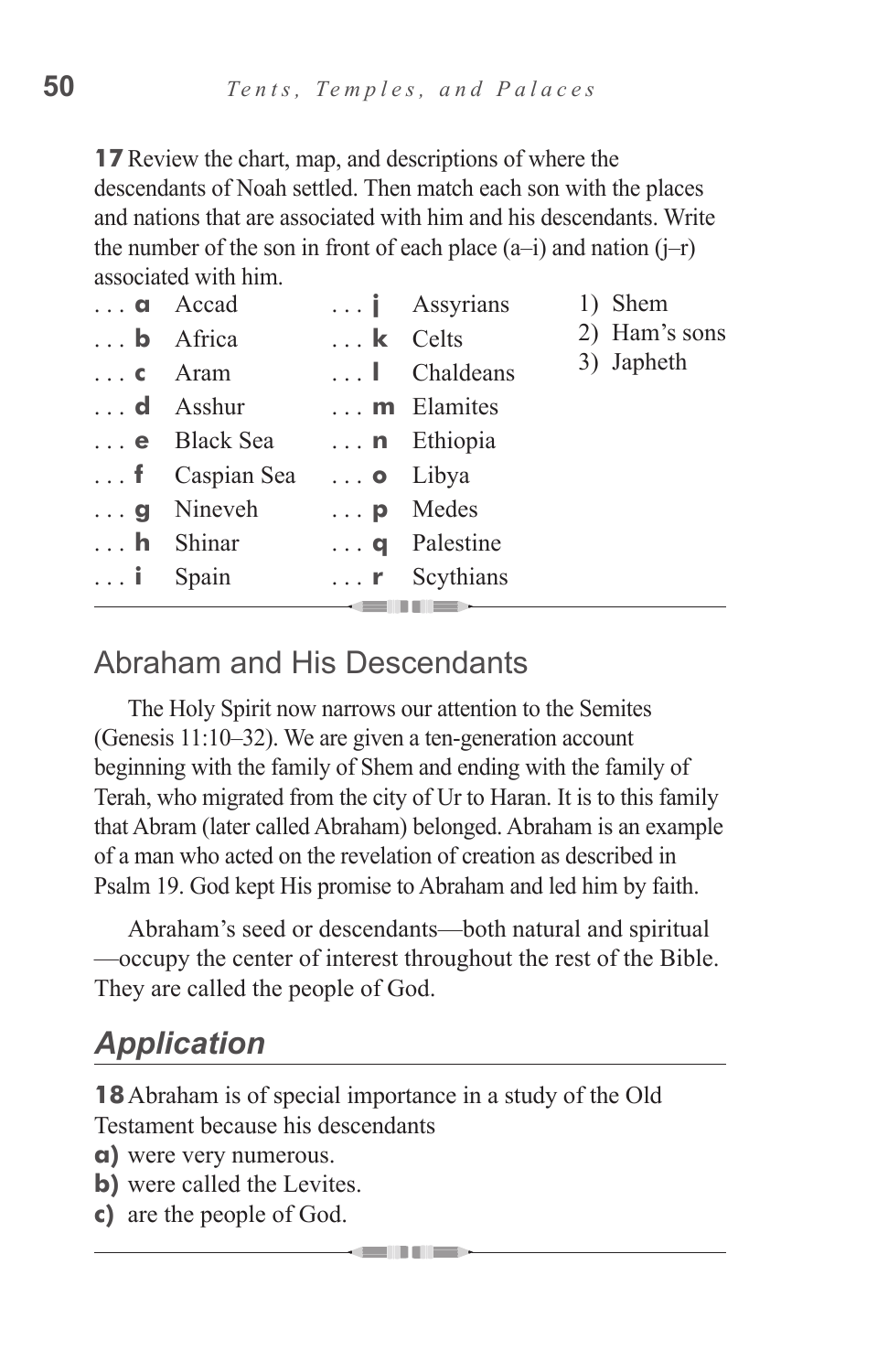#### *self-test*

**1** The account of Creation given in Genesis is important because it tells us

**a)** that God created the world from nothing.

- **b**) the year when Creation took place.
- **c)** where the Garden of Eden was located.
- **2** God wanted man to
- **a)** be free from responsibility.
- **b**) have dominion over creation.
- **c)** love God because he had to.
- **3** Circle the letter of each TRUE statement below.
- **a)** The Fall completely destroyed God's plans.
- **b)** Satan told Eve the truth.
- **c)** Only Adam and Eve were affected by the Fall.
- **d)** An animal had to die so Adam and Eve could be covered.

**4** The spiritual lesson illustrated by God's response to the offerings brought by Cain and Abel is that

- **a)** God does not require offerings for sin.
- **b**) there is no way for sin to be covered.
- **c)** humans cannot cover sin by their own efforts.

**5** Circle the letter in front of each statement which gives a correct description of the Fall.

- **a)** Adam and Eve were created different from the animals. They sinned because they wanted to have authority over them. This made it necessary for them to leave the Garden.
- **b**) Adam and Eve listened to Satan's suggestion to disobey God. Then they followed it, exercising their self-will to go against God's specific command.
- **c)** Adam and Eve had enjoyed fellowship with God. But then they became more interested in caring for the Garden than in spending time in God's presence.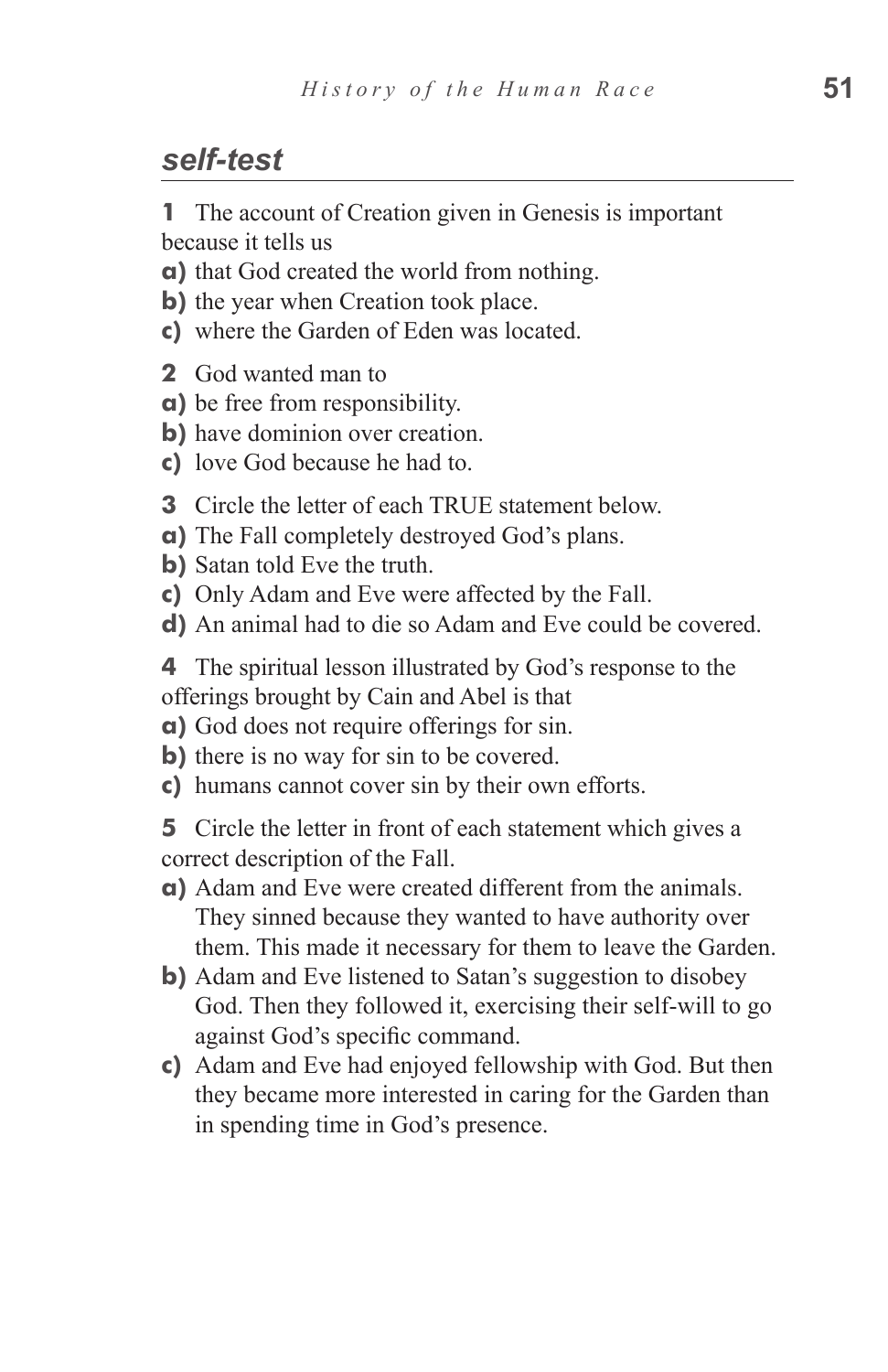- **6** Noah was not destroyed by the Flood because he
- **a)** was just and walked with God.
- **b**) was the son of a righteous man.
- **c)** had several godly children.
- **7** The descendants of Shem settled in the area
- **a)** of the Black and Caspian Seas.
- **b)** of north Africa.
- **c)** north of the Persian gulf.

**8** List the following events in the order in which they occurred. Write 1 before the one that happened first, 2 before the one that happened next, and so forth.

- **a** Noah believed God's word and built the ark.
- **b** Adam and Eve followed Satan's advice.
- **c** Abel was murdered by his brother Cain.
- **d** God created the heavens and the earth.
- **e**  Abraham was born.
- **f** God sent the Flood in judgment upon sinful mankind.
- **g** God gave man rulership and responsibility over creation.
- **h** God made a covenant with humankind with the rainbow as a sign.
- **i** Adam and Eve had to leave the Garden of Eden.
- **9** Circle the letter of each TRUE statement below.
- **a)** Abraham belonged to the Semitic race.
- **b**) Japheth was one of Abraham's ancestors.
- **c)** Believers today belong to the people of God.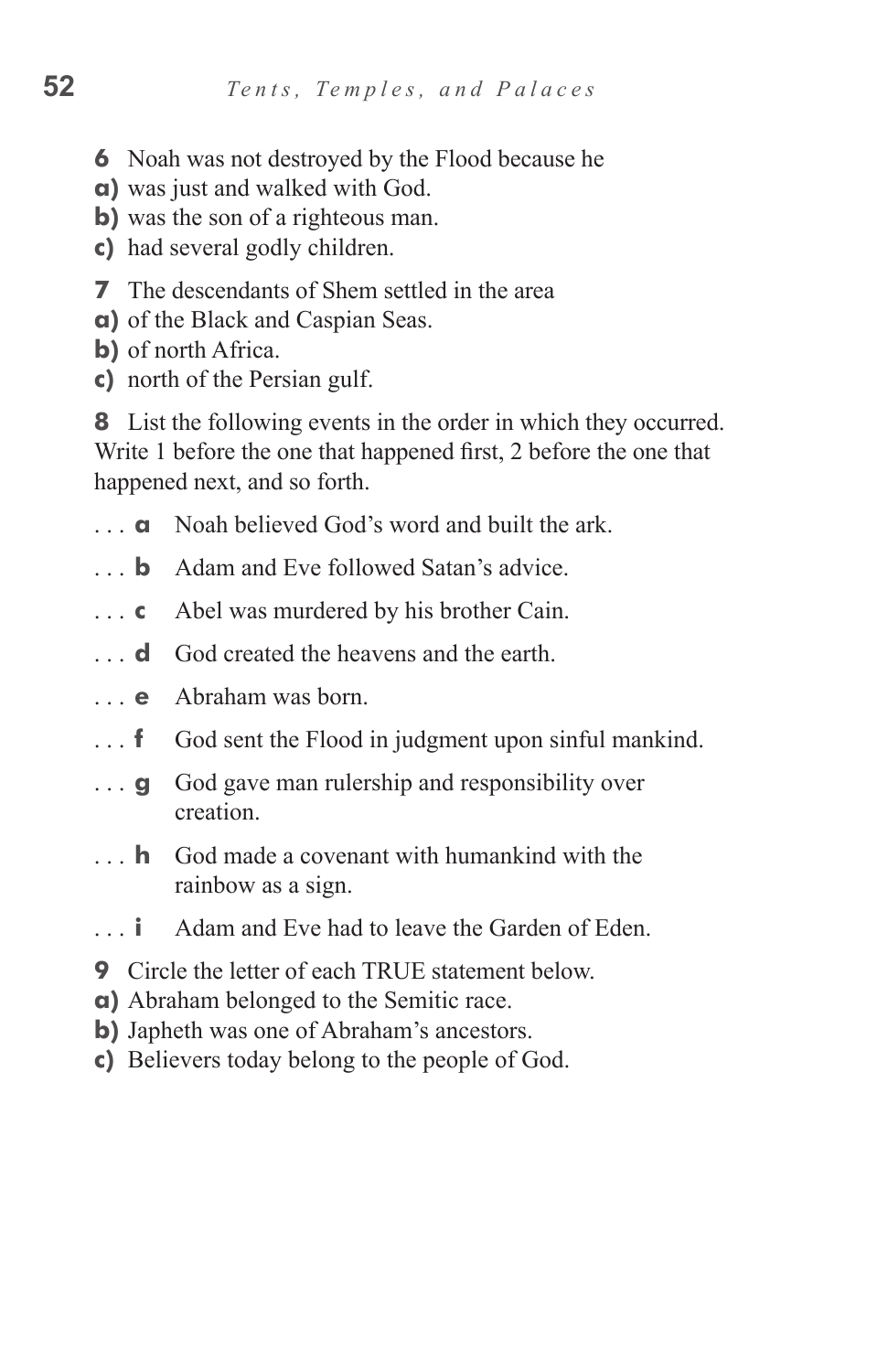# *Answers To Study Questions*

- **10 b)** Mankind was subjected to physical death.
	- **c)**  Adam and Eve were exiled from the Garden.
	- **e)** Adam and Eve were not allowed to eat of the tree of life.
	- **1 a** 3) World
		- **b** 5) Human race
		- **c**  6) Sin
		- **d**  7) Redemption (Genesis 3:15 is regarded as a prophecy of Jesus Christ).
		- **e**  1) Family
		- **f**  4) Civilization
		- **g** 2) Nations of the world

**11** It teaches us that the only way sin can be covered is through death. Man's good efforts are not acceptable. (Your answer should be similar.)

- **2 a)** False
	- **b**) True
	- **c)**  True
- **12 b)** was to be Christ's human ancestor.
	- **3 b**) God created the world by His word.
- **13 1)** Adam
	- **2)**  Seth
	- **3)**  Enosh
	- **4)**  Kenan
	- **5)**  Mahalaleel
	- **6)**  Jared
	- **7)**  Enoch
	- **8)**  Methuselah
	- **9)**  Lamech
	- **10)**  Noah
	- **11)**  Shem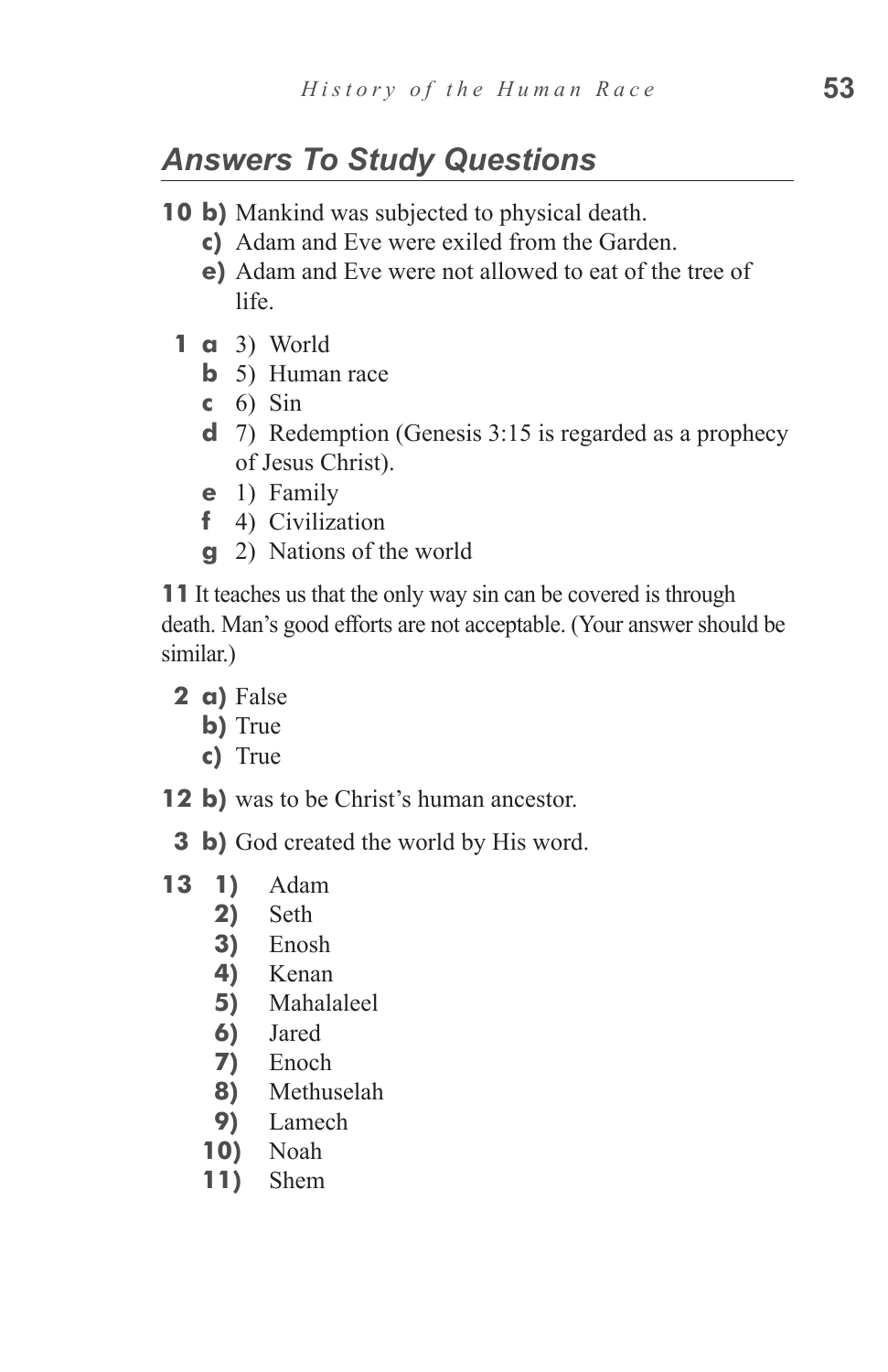- **4 a)** True
	- **b**) False
	- **c)**  True
- **14 a)** True
	- **b**) False
	- **c)**  True

**5** God's two main purposes for mankind were these:

- **a)** Mankind was to rule over creation, and
- **b**) mankind was to have fellowship with God. (Your answers should be similar but can be listed in any order.)
- **15 a**) God promised that He would never again destroy the world with a flood.
	- **b**) God's sign was the rainbow.
	- **6 a**) It was called the tree that gives knowledge of what is good and what is bad.
		- **b)** God said that they were not to eat of its fruit.

**16** God judged the world so that He could restore humankind's relationship with himself.

- **7 a** 2
	- **b**  l
	- **c**  6
	- **d**  3
	- **e**  4
	- **f**  5